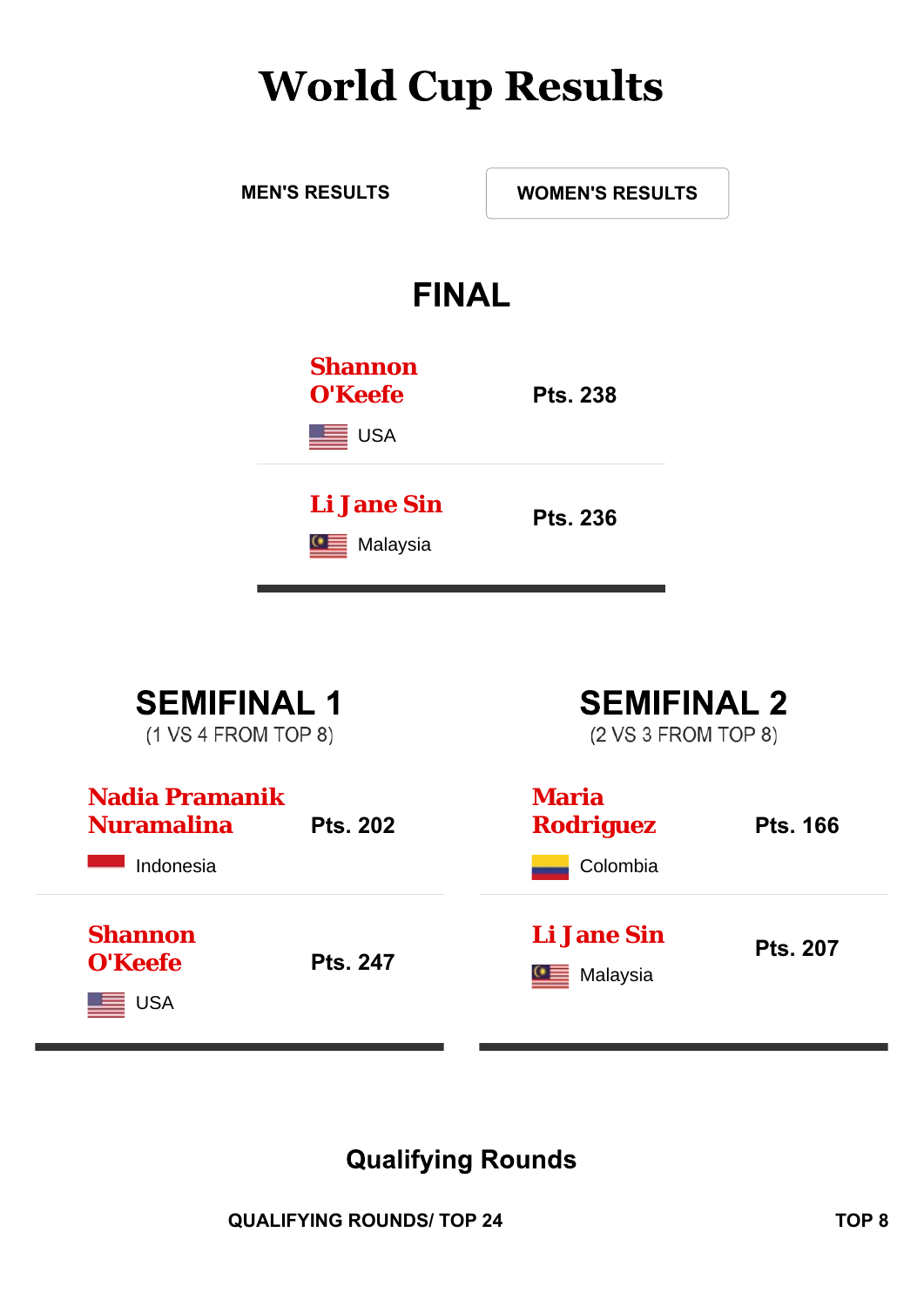|           | <b>POS</b>     | <b>NAME</b>                                          | <b>COUNTRY</b>        | <b>HIGH</b> | <b>TOTAL</b> | <b>AVERAGE</b> | #GAMES | <b>CUT</b>  | <b>TOTAL</b><br>INC.<br><b>BONUS</b> | #WINS          | #TIES |
|-----------|----------------|------------------------------------------------------|-----------------------|-------------|--------------|----------------|--------|-------------|--------------------------------------|----------------|-------|
|           | $\mathbf 1$    | <b>Nadia</b><br><b>Pramanik</b><br><b>Nuramalina</b> | Indonesia             | 269         | 8430         | 210.75         | 40     | 92          | 8610                                 | 6              |       |
|           | $\overline{2}$ | <b>Maria</b><br><b>Rodriguez</b>                     | Colombia              | 268         | 8455         | 211.38         | 40     | 87          | 8605                                 | 5              |       |
|           | $\mathfrak{S}$ | Li Jane Sin                                          | Malaysia              | 268         | 8458         | 211.45         | 40     | 30          | 8548                                 | 3              |       |
|           | 4              | <b>Shannon</b><br>O'Keefe                            | <b>USA</b>            | 257         | 8368         | 209.20         | 40     | $\mathbf 0$ | 8518                                 | 5              |       |
| $C =$     | 5              | <b>Daphne Tan</b>                                    | Singapore             | 279         | 8287         | 207.18         | 40     | $-111$      | 8407                                 | $\overline{4}$ |       |
|           | $6\,$          | <b>Nadine</b><br><b>Geissler</b>                     | Germany               | 255         | 8253         | 206.32         | 40     | $-175$      | 8343                                 | 3              |       |
|           | 7              | <b>Diana</b><br><b>Zavjalova</b>                     | Latvia                | 258         | 8211         | 205.28         | 40     | $-187$      | 8331                                 | 4              |       |
|           | 8              | <b>Karen</b><br><b>Marcano</b>                       | Venezuela             | 243         | 8126         | 203.15         | 40     | $-332$      | 8186                                 | $\overline{2}$ |       |
|           | 9              | <b>Heidi</b><br><b>Thorstensen</b>                   | Norway                | 244         | 6483         | 202.59         | 32     |             | 6483                                 |                |       |
|           | 10             | <b>Sanna</b><br><b>Pasanen</b>                       | Finland               | 247         | 6470         | 202.19         | 32     |             | 6470                                 |                |       |
| $\bullet$ | 11             | <b>Edith</b><br>Quintanilla                          | EI<br>Salvador        | 267         | 6443         | 201.34         | 32     |             | 6443                                 |                |       |
|           | 12             | <b>Ghislaine</b><br><b>Stigter-Van</b><br>der Tol    | Netherlands 268       |             | 6441         | 201.28         | 32     |             | 6441                                 |                |       |
|           | 13             | <b>Tannya</b><br><b>Lopez</b>                        | Mexico                | 258         | 6382         | 199.44         | 32     |             | 6382                                 |                |       |
| 蠹         | 14             | <b>Shuk Han</b><br><b>Chan</b>                       | Hong<br>Kong          | 235         | 6381         | 199.41         | 32     |             | 6381                                 |                |       |
| Х         | 15             | <b>Tania Yusaf</b>                                   | Scotland              | 257         | 6375         | 199.22         | 32     |             | 6375                                 |                |       |
|           | 16             | <b>Aumi</b><br><b>Guerra</b>                         | Dominican<br>Republic | 255         | 6350         | 198.44         | 32     |             | 6350                                 |                |       |
| *∵        | 17             | <b>Rebecca</b><br><b>Whiting</b>                     | Australia             | 255         | 6340         | 198.12         | 32     |             | 6340                                 |                |       |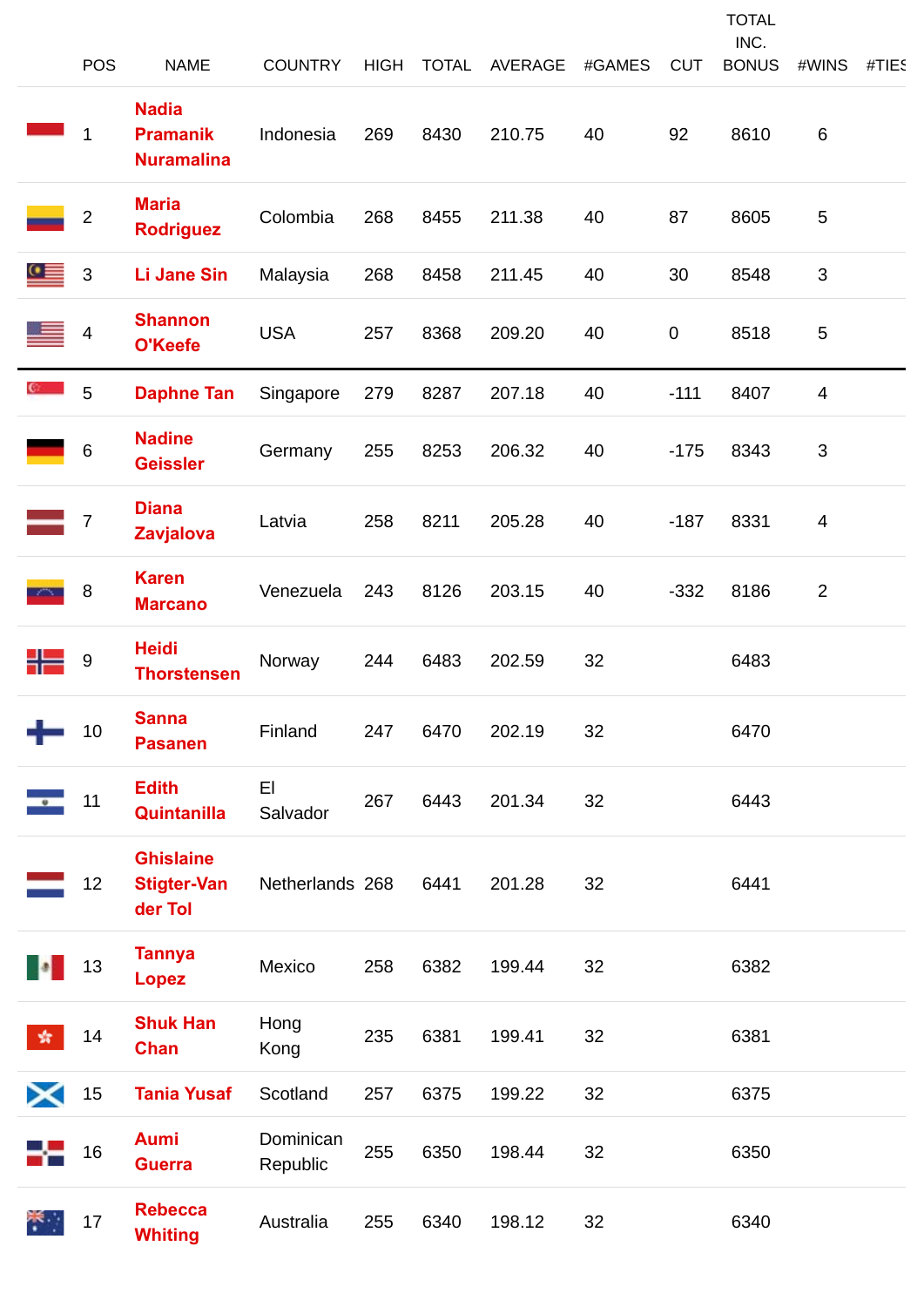|    | 18 | <b>Catherine</b><br><b>Durieux</b>              | Belgium               | 269 | 6334 | 197.94 | 32 | 6334 |
|----|----|-------------------------------------------------|-----------------------|-----|------|--------|----|------|
|    | 19 | <b>Marie Alexis</b><br><b>Sy</b>                | Philippines           | 245 | 6321 | 197.53 | 32 | 6321 |
| ◆  | 20 | <b>Stephanie</b><br><b>Martins</b>              | <b>Brazil</b>         | 244 | 6316 | 197.38 | 32 | 6316 |
|    | 21 | <b>Lorna Scott</b>                              | England               | 257 | 6315 | 197.34 | 32 | 6315 |
| ю. | 22 | <b>Jennifer</b><br><b>Park</b>                  | Canada                | 248 | 6274 | 196.06 | 32 | 6274 |
|    | 23 | <b>Viviana</b><br><b>Delgado</b><br><b>Cruz</b> | Costa<br>Rica         | 246 | 6261 | 195.66 | 32 | 6261 |
|    | 24 | <b>Mel Oates</b><br>(Isaac)                     | Wales                 | 232 | 6241 | 195.03 | 32 | 6241 |
|    | 25 | <b>Yanee</b><br><b>Saebe</b>                    | Thailand              | 227 | 4661 | 194.21 | 24 | 4661 |
| ٠  | 26 | <b>Tanya Cuva</b>                               | Switzerland 247       |     | 4641 | 193.38 | 24 | 4641 |
|    | 27 | <b>Saori Kanno</b>                              | Japan                 | 226 | 4631 | 192.96 | 24 | 4631 |
|    | 28 | <b>Suzanne</b><br><b>Howell</b>                 | <b>New</b><br>Zealand | 256 | 4617 | 192.38 | 24 | 4617 |
|    | 29 | <b>Lia Mojarro</b>                              | Catalonia             | 237 | 4578 | 190.75 | 24 | 4578 |
|    | 30 | <b>Sarolta</b><br><b>Dosztály</b>               | Hungary               | 236 | 4575 | 190.62 | 24 | 4575 |
|    | 31 | <b>Sue Abela</b>                                | Malta                 | 241 | 4574 | 190.58 | 24 | 4574 |
|    | 32 | <b>Anna</b><br>Petáková                         | Czech<br>Republic     | 234 | 4557 | 189.88 | 24 | 4557 |
|    | 33 | <b>Tamara</b><br><b>Adler</b>                   | Austria               | 232 | 4555 | 189.79 | 24 | 4555 |
|    | 34 | <b>Varvara</b><br><b>Gryaznova</b>              | Russia                | 236 | 4548 | 189.50 | 24 | 4548 |
|    | 35 | <b>Marina</b><br><b>Stefanova</b>               | <b>Bulgaria</b>       | 234 | 4536 | 189.00 | 24 | 4536 |
|    | 36 | Olga<br><b>Tarasova</b>                         | Ukraine               | 256 | 4506 | 187.75 | 24 | 4506 |
|    | 37 | <b>Cécilia</b>                                  | France                | 225 | 4468 | 186.17 | 24 | 4468 |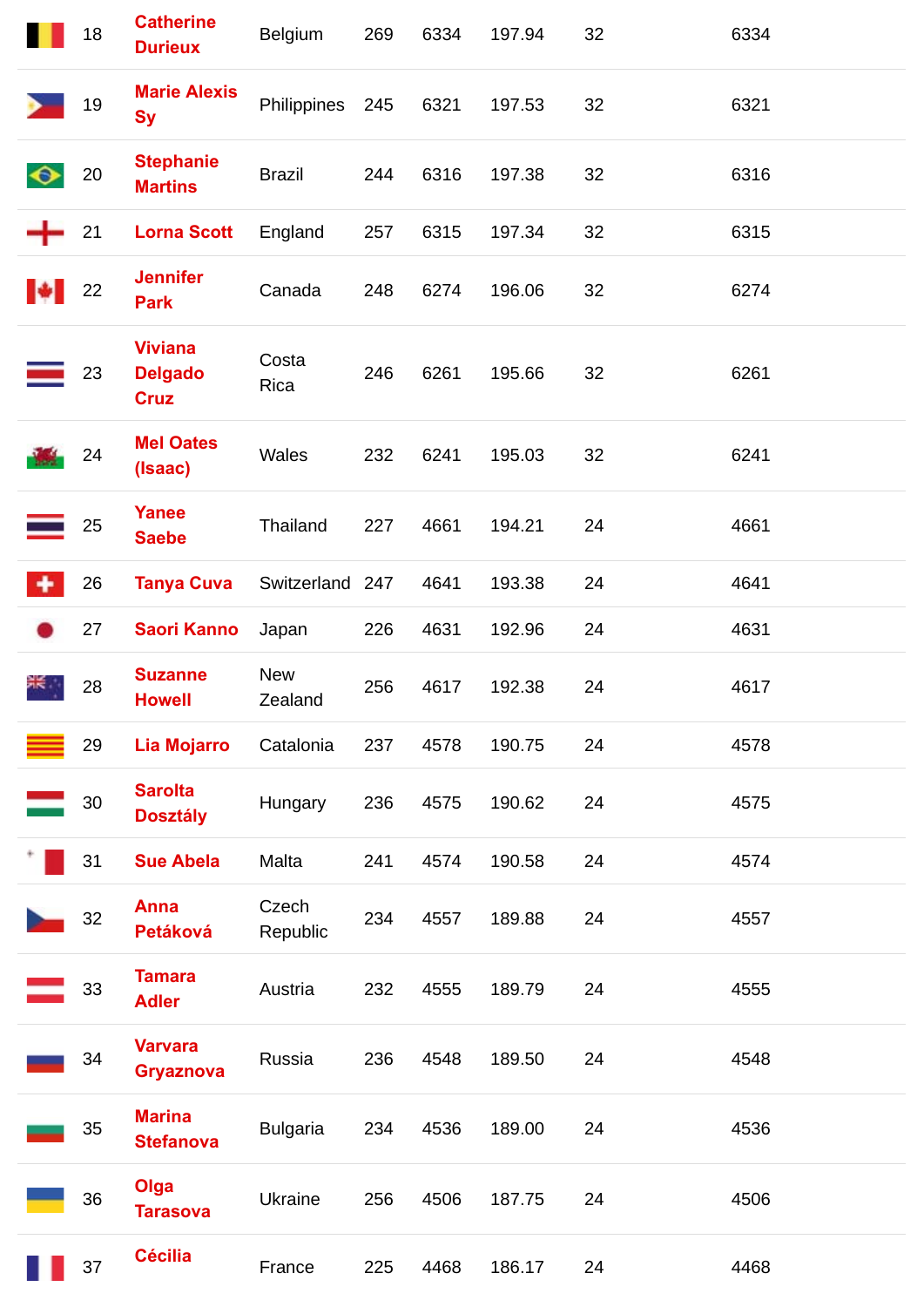|      | 38 | <b>Melania</b><br><b>Rossi</b>                | Italy                   | 217 | 4466 | 186.08 | 24 | 4466 |
|------|----|-----------------------------------------------|-------------------------|-----|------|--------|----|------|
| a⊯ A | 39 | <b>June Dill</b>                              | Bermuda                 | 234 | 4458 | 185.75 | 24 | 4458 |
|      | 40 | <b>Sara Aviram</b><br>(Harlap)                | Israel                  | 226 | 4447 | 185.29 | 24 | 4447 |
|      | 41 | La'monique<br><b>Berrios</b>                  | Virgin<br>Islands       | 239 | 4430 | 184.58 | 24 | 4430 |
|      | 42 | <b>Driskell</b><br><b>Rolle</b>               | <b>Bahamas</b>          | 206 | 4399 | 183.29 | 24 | 4399 |
| JU.  | 43 | <b>Petra</b><br><b>Stanková</b>               | Slovakia                | 223 | 4387 | 182.79 | 24 | 4387 |
|      | 44 | <b>Orna Levy</b>                              | Panama                  | 216 | 4382 | 182.58 | 24 | 4382 |
|      | 45 | <b>Maria</b><br><b>Benton-</b><br><b>Wood</b> | Guam                    | 233 | 4379 | 182.46 | 24 | 4379 |
|      | 46 | <b>Astros</b><br><b>Petursdottir</b>          | Iceland                 | 226 | 4355 | 181.46 | 24 | 4355 |
|      | 47 | <b>Stacey-Lee</b><br><b>Hooper</b>            | South<br>Africa         | 229 | 4314 | 179.75 | 24 | 4314 |
|      | 48 | <b>Marine</b><br><b>Lancien</b>               | Reunion                 | 217 | 4308 | 179.50 | 24 | 4308 |
|      | 49 | Alja<br><b>Bergauer</b>                       | Slovenia                | 254 | 4302 | 179.25 | 24 | 4302 |
|      | 50 | <b>Tatyana</b><br>Lefter                      | Uzbekistan 232          |     | 4279 | 178.29 | 24 | 4279 |
|      | 51 | <b>Lucyna</b><br>Charęzińska                  | Poland                  | 245 | 4253 | 177.21 | 24 | 4253 |
|      | 52 | <b>Nora Turci</b>                             | Luxembourg 224          |     | 4210 | 175.42 | 24 | 4210 |
|      | 53 | <b>Dennise</b><br>Quezada                     | Ecuador                 | 213 | 4181 | 174.21 | 24 | 4181 |
|      | 54 | <b>Dymphna</b><br><b>Kestell</b>              | Ireland                 | 207 | 4169 | 173.71 | 24 | 4169 |
|      | 55 | <b>Stephanie</b><br><b>Leviette</b>           | <b>New</b><br>Caledonia | 227 | 4084 | 170.17 | 24 | 4084 |

**Goron**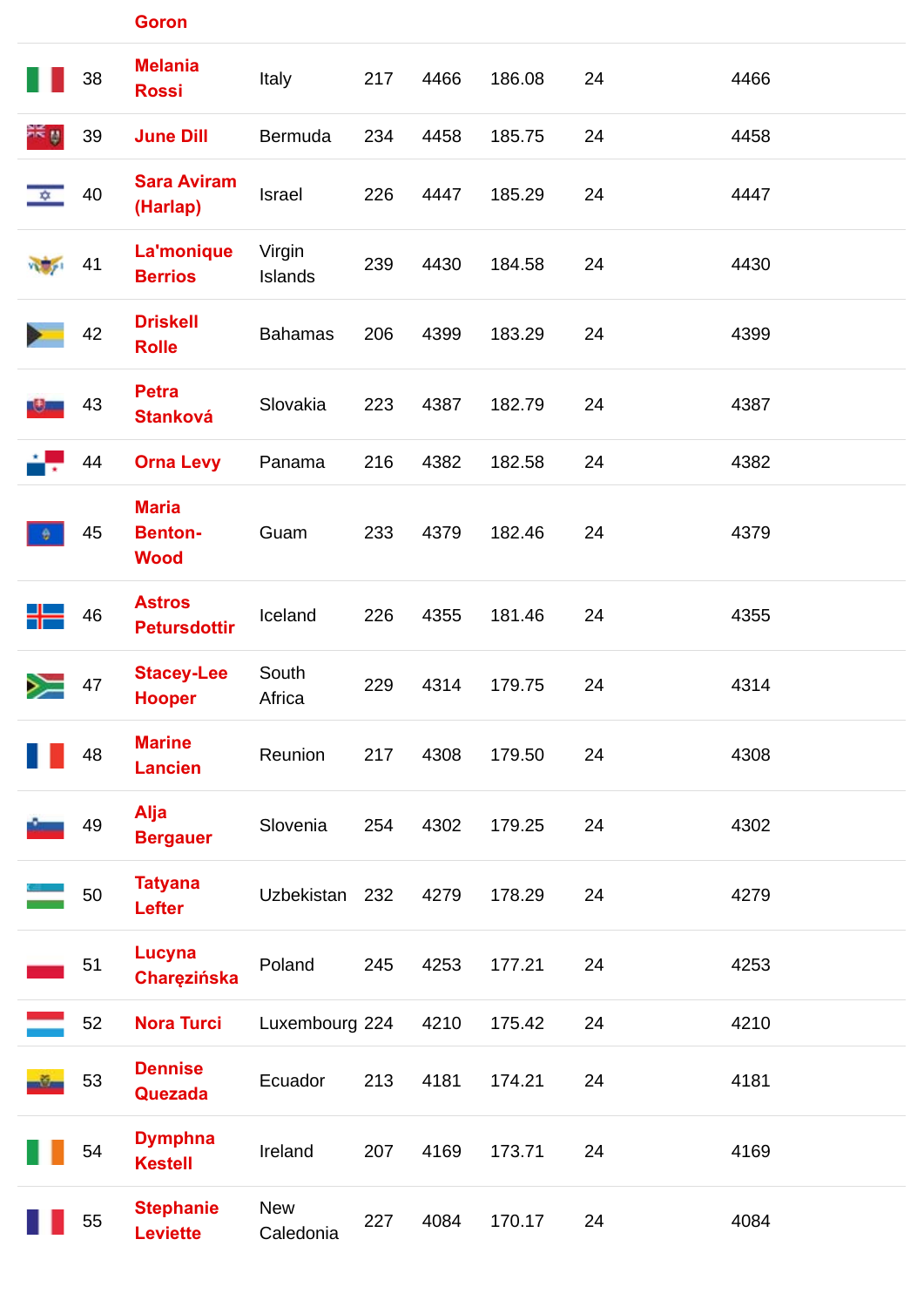|           | 56 | <b>Carolina</b><br><b>Muñoz</b><br><b>Huerta</b> | Spain               | 203 | 4049 | 168.71 | 24 | 4049 |
|-----------|----|--------------------------------------------------|---------------------|-----|------|--------|----|------|
|           | 57 | <b>Daiva</b><br><b>Seleniene</b>                 | Lithuania           | 235 | 4032 | 168.00 | 24 | 4032 |
|           | 58 | <b>Caroline</b><br><b>Horan</b>                  | Northern<br>Ireland | 207 | 3994 | 166.42 | 24 | 3994 |
|           | 59 | <b>Vesna</b><br><b>Barišić</b>                   | Croatia             | 224 | 3877 | 161.54 | 24 | 3877 |
| $\bullet$ | 60 | <b>Maria Otero</b>                               | Argentina           | 197 | 3797 | 158.21 | 24 | 3797 |
|           | 61 | <b>Angelina</b><br><b>Kazarian</b>               | Georgia             | 185 | 3773 | 157.21 | 24 | 3773 |
|           | 62 | <b>Antonieta</b><br><b>Costa</b>                 | Azores              | 224 | 3756 | 156.50 | 24 | 3756 |
|           | 63 | <b>Baigalmaa</b><br><b>Purevjav</b>              | Mongolia            | 201 | 3639 | 151.62 | 24 | 3639 |
|           | 64 | <b>Vlora</b><br>Sylejmani                        | Kosovo              | 210 | 3579 | 149.12 | 24 | 3579 |
|           | 65 | <b>Daniella</b><br><b>Galea</b>                  | Gibraltar           | 181 | 3547 | 147.79 | 24 | 3547 |
| $\bullet$ | 66 | <b>Hela Meziou</b>                               | Tunisia             | 177 | 3457 | 144.04 | 24 | 3457 |
| ◉         | 67 | <b>Fátima</b><br><b>Ribeiro</b>                  | Portugal            | 189 | 3443 | 143.46 | 24 | 3443 |
|           | 68 | Georgiana<br><b>Dascalu</b>                      | Romania             | 171 | 3360 | 140.00 | 24 | 3360 |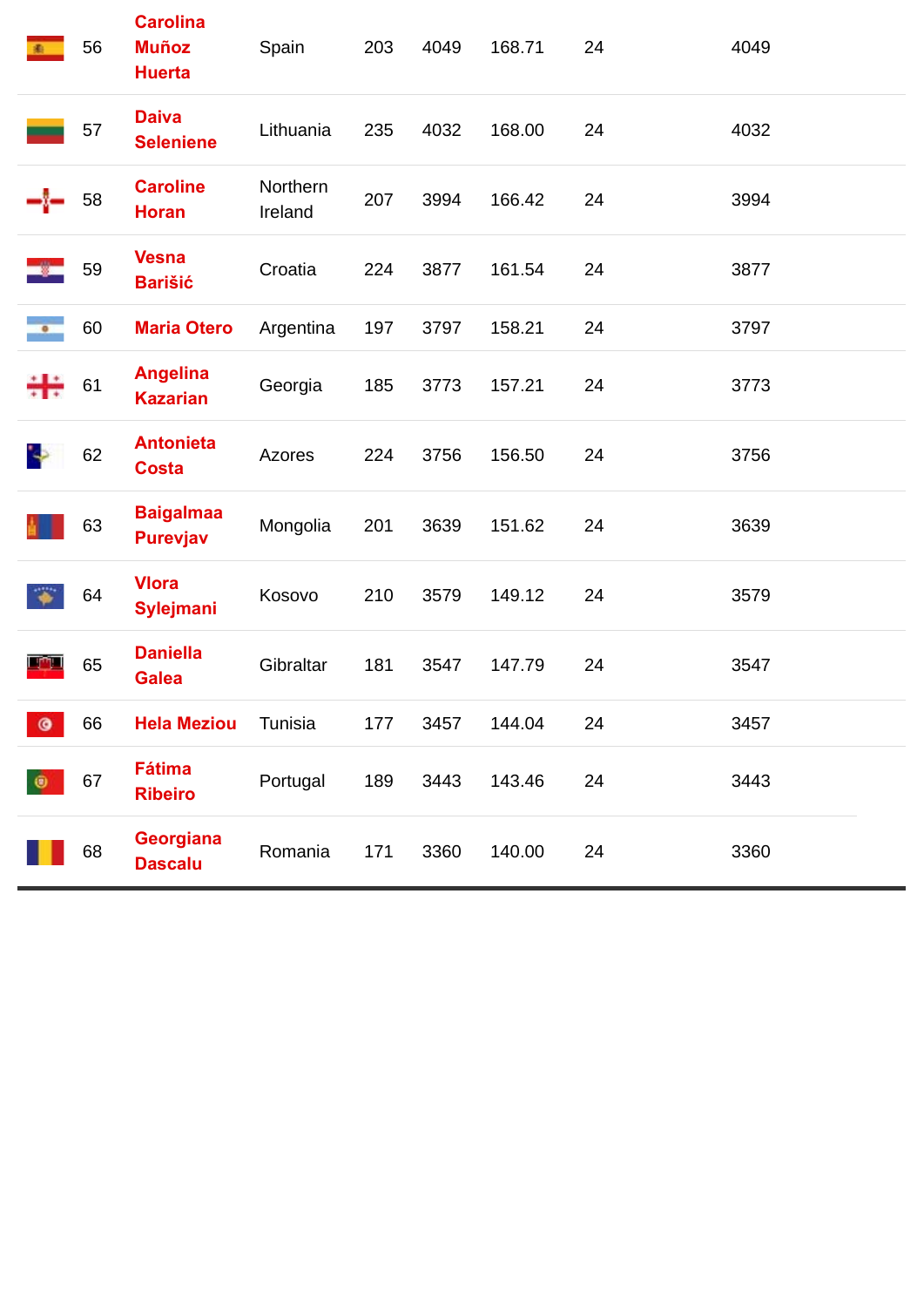# **World Cup Results**

|                                 | <b>FINAL</b> |                 |  |
|---------------------------------|--------------|-----------------|--|
| <b>Sam Cooley</b>               | Australia    | <b>Pts. 244</b> |  |
| <b>Kyle Troup</b><br><b>USA</b> |              | <b>Pts. 163</b> |  |
|                                 |              |                 |  |

| <b>Andres Gomez</b><br>Colombia         | <b>Pts. 216</b> | <b>Osku Palermaa</b><br>Finland         | <b>Pts. 203</b> |  |  |  |  |
|-----------------------------------------|-----------------|-----------------------------------------|-----------------|--|--|--|--|
| <b>Kyle Troup</b><br><b>USA</b>         | <b>Pts. 264</b> | <b>Sam Cooley</b><br>Australia          | <b>Pts. 240</b> |  |  |  |  |
| $(1 \text{ VS } 4 \text{ FROM TOP } 8)$ |                 | $(2 \text{ VS } 3 \text{ FROM TOP } 8)$ |                 |  |  |  |  |

## **Qualifying Rounds**

| <b>QUALIFYING ROUNDS/TOP 24</b> |            |                   |                |     |            |                    |    |     |                                      |       | TOP <sub>8</sub> |
|---------------------------------|------------|-------------------|----------------|-----|------------|--------------------|----|-----|--------------------------------------|-------|------------------|
|                                 | <b>POS</b> | <b>NAME</b>       | <b>COUNTRY</b> |     | HIGH TOTAL | AVERAGE #GAMES CUT |    |     | <b>TOTAL</b><br>INC.<br><b>BONUS</b> | #WINS | #TII             |
| <b>____</b> 1                   |            | <b>Kyle Troup</b> | <b>USA</b>     | 300 | 9391       | 234.78             | 40 | 697 | 9541                                 | 5     |                  |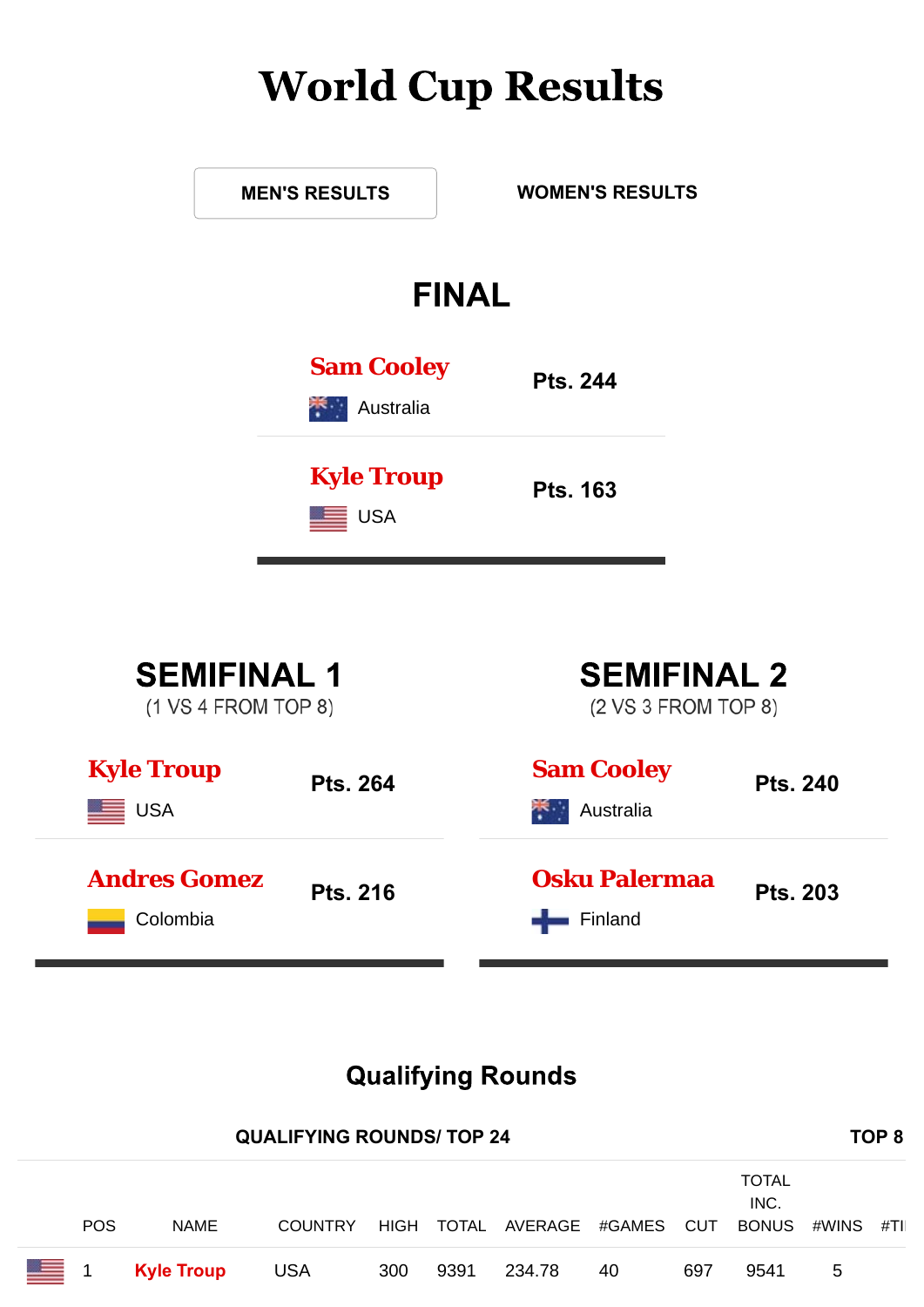|           | POS              | <b>NAME</b>                            | <b>COUNTRY</b> | <b>HIGH</b> | <b>TOTAL</b> | <b>AVERAGE</b> | #GAMES | <b>CUT</b>  | <b>TOTAL</b><br>INC.<br><b>BONUS</b> | #WINS                    | #TII |
|-----------|------------------|----------------------------------------|----------------|-------------|--------------|----------------|--------|-------------|--------------------------------------|--------------------------|------|
| ▓         | $\overline{2}$   | <b>Sam Cooley</b>                      | Australia      | 290         | 8965         | 224.12         | 40     | 331         | 9175                                 | $\overline{7}$           |      |
|           | 3                | <b>Osku</b><br><b>Palermaa</b>         | Finland        | 265         | 9028         | 225.70         | 40     | 304         | 9148                                 | $\overline{\mathcal{A}}$ |      |
|           | 4                | <b>Andres</b><br><b>Gomez</b>          | Colombia       | 260         | 8724         | 218.10         | 40     | $\mathbf 0$ | 8844                                 | $\overline{4}$           |      |
| H         | 5                | <b>Ryan Reid</b>                       | Canada         | 300         | 8779         | 219.47         | 40     | $-35$       | 8809                                 | $\mathbf{1}$             |      |
|           | 6                | Yannaphon<br><b>Larpapharat</b>        | Thailand       | 279         | 8715         | 217.88         | 40     | $-39$       | 8805                                 | $\mathbf{3}$             |      |
| $\bullet$ | $\overline{7}$   | <b>Marcelo</b><br><b>Suartz</b>        | <b>Brazil</b>  | 279         | 8583         | 214.57         | 40     | $-111$      | 8733                                 | $\sqrt{5}$               |      |
|           | 8                | <b>Ryan Leonard</b><br><b>Lalisang</b> | Indonesia      | 279         | 8600         | 215.00         | 40     | $-154$      | 8690                                 | $\sqrt{3}$               |      |
|           | $\boldsymbol{9}$ | <b>Arnar David</b><br><b>Jonsson</b>   | Iceland        | 259         | 6871         | 214.72         | 32     |             | 6871                                 |                          |      |
|           | 10               | <b>Sam Rose</b>                        | England        | 274         | 6848         | 214.00         | 32     |             | 6848                                 |                          |      |
|           | 11               | <b>Matheiu</b><br><b>Merwin</b>        | Philippines    | 268         | 6721         | 210.03         | 32     |             | 6721                                 |                          |      |
| H         | 12               | <b>Clement</b><br><b>Dubus</b>         | Belgium        | 276         | 6711         | 209.72         | 32     |             | 6711                                 |                          |      |
|           | 13               | <b>Oliver Morig</b>                    | Germany        | 259         | 6699         | 209.34         | 32     |             | 6699                                 |                          |      |
| ╬         | 14               | <b>Jonas</b><br><b>Dammen</b>          | Norway         | 264         | 6699         | 209.34         | 32     |             | 6699                                 |                          |      |
|           | 15               | <b>Dmitri</b><br><b>Chilkine</b>       | <b>Belarus</b> | 279         | 6674         | 208.56         | 32     |             | 6674                                 |                          |      |
|           | 16               | <b>Antonino</b><br><b>Fiorentino</b>   | Italy          | 277         | 6633         | 207.28         | 32     |             | 6633                                 |                          |      |
|           | 17               | <b>Barry Foley</b>                     | Ireland        | 279         | 6593         | 206.03         | 32     |             | 6593                                 |                          |      |
|           | 18               | <b>Marcial Ovide</b>                   | Catalonia      | 268         | 6588         | 205.88         | 32     |             | 6588                                 |                          |      |
| ÷.        | 19               | <b>Donald Lee</b>                      | Panama         | 300         | 6539         | 204.34         | 32     |             | 6539                                 |                          |      |
|           | 20               | <b>Julien Keller</b>                   | France         | 265         | 6538         | 204.31         | 32     |             | 6538                                 |                          |      |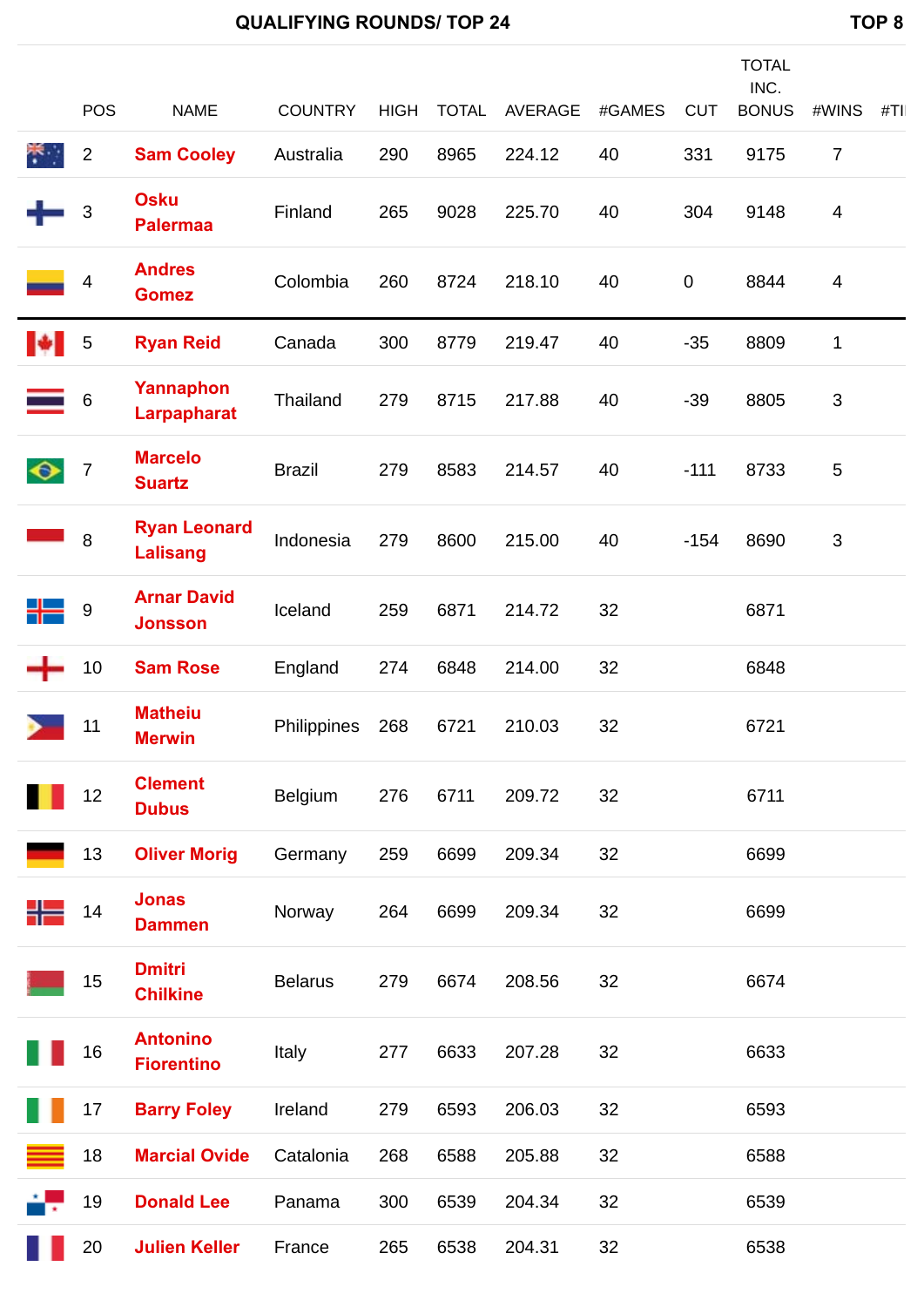|               | <b>POS</b> | <b>NAME</b>                                          | <b>COUNTRY</b>        | <b>HIGH</b> | <b>TOTAL</b> | AVERAGE | #GAMES | <b>CUT</b> | <b>TOTAL</b><br>INC.<br><b>BONUS</b> | #WINS | #TII |
|---------------|------------|------------------------------------------------------|-----------------------|-------------|--------------|---------|--------|------------|--------------------------------------|-------|------|
|               | 21         | Yuma<br><b>Haraguchi</b>                             | Japan                 | 286         | 6536         | 204.25  | 32     |            | 6536                                 |       |      |
|               | 22         | <b>Dhruv Sarda</b>                                   | India                 | 268         | 6529         | 204.03  | 32     |            | 6529                                 |       |      |
|               | 23         | <b>James Kelly</b>                                   | <b>New</b><br>Zealand | 289         | 6529         | 204.03  | 32     |            | 6529                                 |       |      |
|               | 24         | <b>Alex Liew</b>                                     | Malaysia              | 256         | 6526         | 203.94  | 32     |            | 6526                                 |       |      |
|               | 25         | <b>Phil Hulst</b>                                    | Netherlands 268       |             | 4974         | 207.25  | 24     |            | 4974                                 |       |      |
| 齿             | 26         | <b>Michael Mak</b>                                   | Hong<br>Kong          | 270         | 4964         | 206.83  | 24     |            | 4964                                 |       |      |
| 5,915         | 27         | <b>Hassan</b><br><b>Abdullah</b><br><b>Alshaiekh</b> | Saudi<br>Arabia       | 266         | 4946         | 206.08  | 24     |            | 4946                                 |       |      |
|               | 28         | <b>Rogelio Felice</b><br>Jr                          | Venezuela             | 258         | 4933         | 205.54  | 24     |            | 4933                                 |       |      |
|               | 29         | <b>Danil Yatsko</b>                                  | <b>Ukraine</b>        | 279         | 4918         | 204.92  | 24     |            | 4918                                 |       |      |
|               | 30         | <b>John Pikoulis</b>                                 | Greece                | 255         | 4908         | 204.50  | 24     |            | 4908                                 |       |      |
| $C =$         | 31         | <b>Darren Ong</b>                                    | Singapore             | 246         | 4893         | 203.88  | 24     |            | 4893                                 |       |      |
| $\frac{1}{2}$ | 32         | <b>Omer</b><br><b>Nechustan</b>                      | Israel                | 267         | 4879         | 203.29  | 24     |            | 4879                                 |       |      |
|               | 33         | <b>Erich Pisarski</b>                                | Hungary               | 256         | 4827         | 201.12  | 24     |            | 4827                                 |       |      |
|               | 34         | <b>Michael Curtis</b>                                | Mexico                | 267         | 4803         | 200.12  | 24     |            | 4803                                 |       |      |
|               | 35         | <b>Mauro</b><br><b>Anastasi</b>                      | Malta                 | 244         | 4785         | 199.38  | 24     |            | 4785                                 |       |      |
|               | 36         | <b>Willie Javier</b>                                 | Dominican<br>Republic | 238         | 4783         | 199.29  | 24     |            | 4783                                 |       |      |
|               | 37         | <b>Raul Felipe</b><br><b>Ayala Salazar</b>           | Ecuador               | 256         | 4779         | 199.12  | 24     |            | 4779                                 |       |      |
|               | 38         | <b>Leonardo</b><br><b>Davis</b>                      | <b>Bahamas</b>        | 235         | 4760         | 198.33  | 24     |            | 4760                                 |       |      |

**Abdusamatov** Uzbekistan 242 4746 197.75 24 4746

39

F

**Ravshan**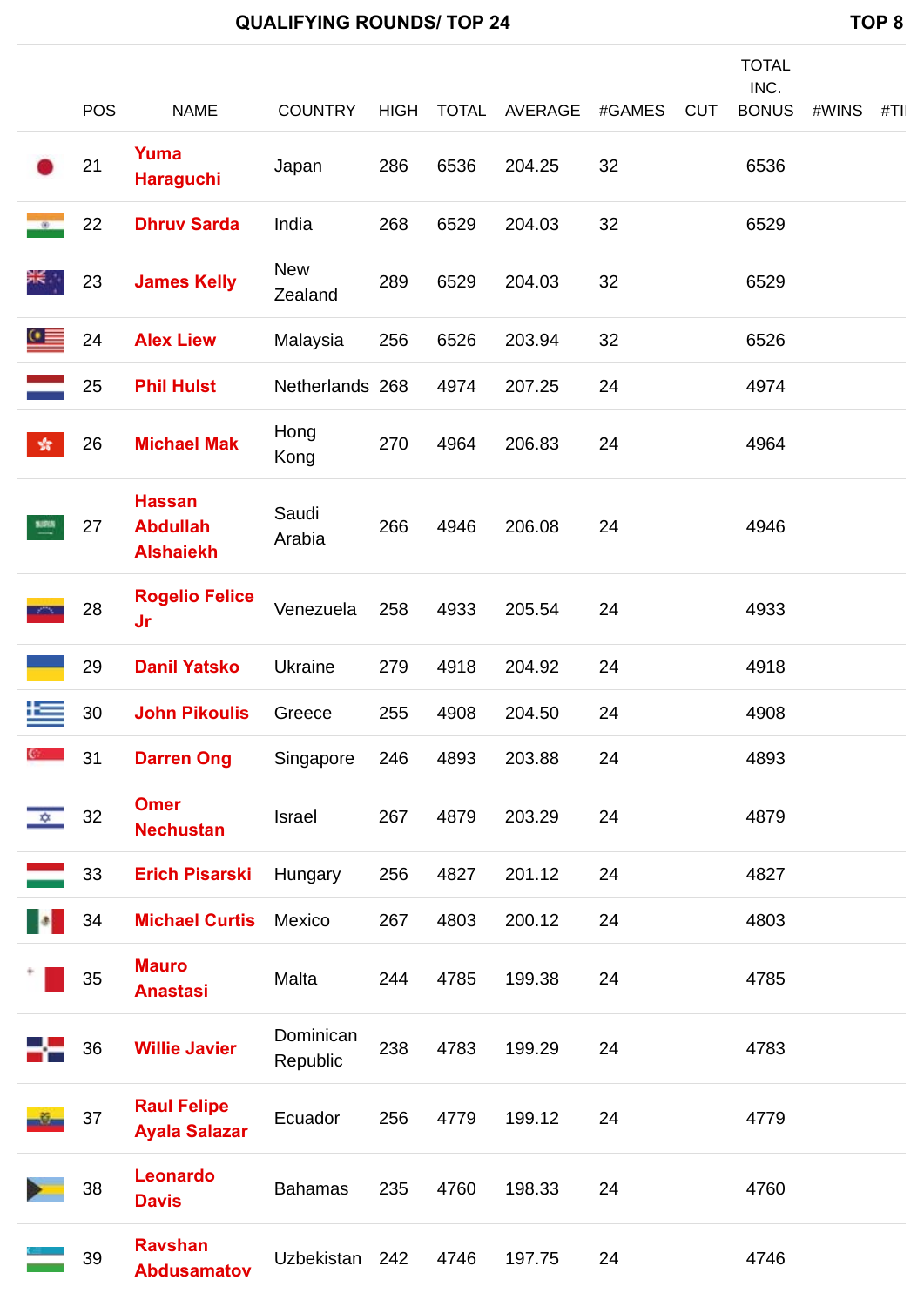|              | <b>POS</b> | <b>NAME</b>                                | <b>COUNTRY</b>      | <b>HIGH</b> | <b>TOTAL</b> | AVERAGE | #GAMES | <b>CUT</b> | <b>TOTAL</b><br>INC.<br><b>BONUS</b> | #WINS | #TII |
|--------------|------------|--------------------------------------------|---------------------|-------------|--------------|---------|--------|------------|--------------------------------------|-------|------|
|              | 40         | <b>Dante Godoy</b>                         | Guam                | 247         | 4733         | 197.21  | 24     |            | 4733                                 |       |      |
| ➣            | 41         | <b>Quintin</b><br><b>Haywood</b>           | South<br>Africa     | 236         | 4733         | 197.21  | 24     |            | 4733                                 |       |      |
|              | 42         | <b>Tim Cerkvenik</b><br><b>Muzafirovič</b> | Slovenia            | 237         | 4703         | 195.96  | 24     |            | 4703                                 |       |      |
|              | 43         | <b>Mark Russell</b>                        | Jersey              | 257         | 4695         | 195.62  | 24     |            | 4695                                 |       |      |
|              | 44         | <b>Alex Basala</b>                         | Slovakia            | 244         | 4687         | 195.29  | 24     |            | 4687                                 |       |      |
| 面            | 45         | Iñigo García<br><b>González</b>            | Spain               | 229         | 4685         | 195.21  | 24     |            | 4685                                 |       |      |
|              | 46         | <b>James</b><br><b>Claxton</b>             | Scotland            | 246         | 4663         | 194.29  | 24     |            | 4663                                 |       |      |
|              | 47         | <b>Kevin Horton</b>                        | Northern<br>Ireland | 229         | 4656         | 194.00  | 24     |            | 4656                                 |       |      |
|              | 48         | <b>Huaxi Song</b>                          | China               | 228         | 4631         | 192.96  | 24     |            | 4631                                 |       |      |
|              | 49         | <b>Andres</b><br><b>Galmez</b>             | Chile               | 234         | 4614         | 192.25  | 24     |            | 4614                                 |       |      |
|              | 50         | <b>Andreas</b><br><b>Bösiger</b>           | Switzerland 246     |             | 4593         | 191.38  | 24     |            | 4593                                 |       |      |
|              | 51         | <b>Nikita</b><br><b>Kuznetsov</b>          | Russia              | 230         | 4585         | 191.04  | 24     |            | 4585                                 |       |      |
|              | 52         | <b>Ruslan</b><br><b>Vasilev</b>            | <b>Bulgaria</b>     | 255         | 4581         | 190.88  | 24     |            | 4581                                 |       |      |
| $\mathbf{c}$ | 53         | Ijaz Rehman                                | Pakistan            | 255         | 4567         | 190.29  | 24     |            | 4567                                 |       |      |
| $\mathbf{u}$ | 54         | <b>Amr Kandil</b>                          | Egypt               | 246         | 4560         | 190.00  | 24     |            | 4560                                 |       |      |
| <b>TAN</b>   | 55         | <b>Steve Dalton</b>                        | Wales               | 237         | 4547         | 189.46  | 24     |            | 4547                                 |       |      |
|              | 56         | <b>Renzo Guibu</b>                         | Peru                | 277         | 4545         | 189.38  | 24     |            | 4545                                 |       |      |
|              | 57         | <b>Ondra Mlynar</b>                        | Czech<br>Republic   | 231         | 4516         | 188.17  | 24     |            | 4516                                 |       |      |
|              | 58         | <b>Andrius</b><br><b>Gasparavicius</b>     | Lithuania           | 250         | 4515         | 188.12  | 24     |            | 4515                                 |       |      |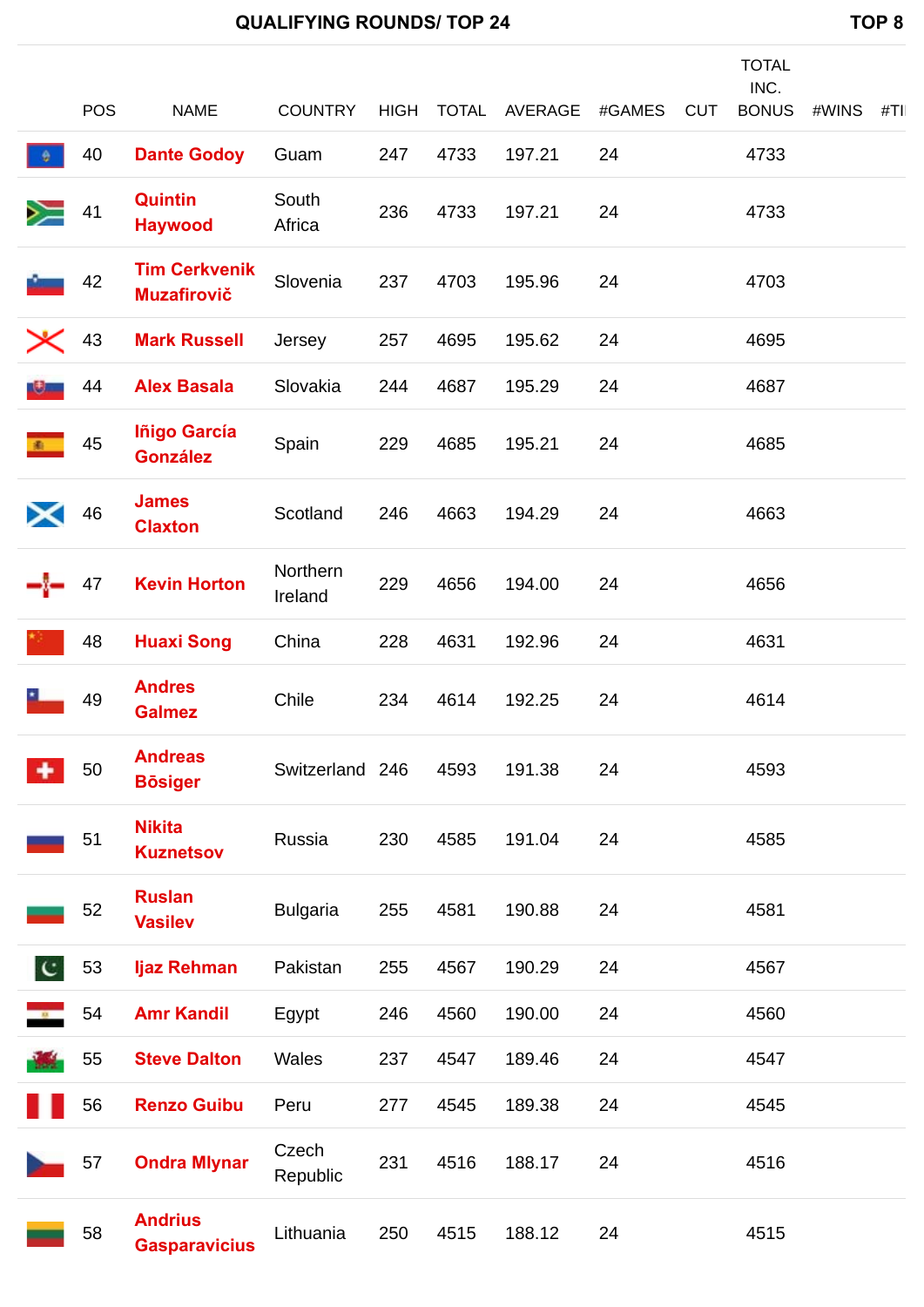|   | <b>POS</b>                             | <b>NAME</b>                           | <b>COUNTRY</b>           | <b>HIGH</b> | <b>TOTAL</b> | AVERAGE | #GAMES | <b>CUT</b> | <b>TOTAL</b><br>INC.<br><b>BONUS</b> | #WINS | #TII |
|---|----------------------------------------|---------------------------------------|--------------------------|-------------|--------------|---------|--------|------------|--------------------------------------|-------|------|
|   | 59                                     | <b>Przemysław</b>                     | Poland                   | 289         | 4504         | 187.67  | 24     |            | 4504                                 |       |      |
|   |                                        | <b>Nowak</b>                          |                          |             |              |         |        |            |                                      |       |      |
|   | 60                                     | <b>David</b><br><b>Villalobos</b>     | Costa<br>Rica            | 222         | 4464         | 186.00  | 24     |            | 4464                                 |       |      |
|   | 61                                     | <b>Mirsad Sejdiu</b>                  | Kosovo                   | 233         | 4459         | 185.79  | 24     |            | 4459                                 |       |      |
|   | 62                                     | <b>Marc Du</b>                        | French<br>Guiana         | 246         | 4454         | 185.58  | 24     |            | 4454                                 |       |      |
|   | 63                                     | <b>Luis Bendeck</b>                   | EI<br>Salvador           | 236         | 4415         | 183.96  | 24     |            | 4415                                 |       |      |
|   | 64                                     | <b>Eduardo</b><br><b>Padilla</b>      | Nicaragua                | 226         | 4412         | 183.83  | 24     |            | 4412                                 |       |      |
|   | 65                                     | <b>Dennis Joell</b>                   | Bermuda                  | 234         | 4412         | 183.83  | 24     |            | 4412                                 |       |      |
|   | 66                                     | <b>Martin-David</b><br><b>Orlanda</b> | Romania                  | 236         | 4402         | 183.42  | 24     |            | 4402                                 |       |      |
|   | 67                                     | <b>Romain</b><br><b>Oberweis</b>      | Luxembourg 217           |             | 4395         | 183.12  | 24     |            | 4395                                 |       |      |
|   | $\begin{bmatrix} 1 & 68 \end{bmatrix}$ | <b>David</b><br><b>Gervolino</b>      | <b>New</b><br>Caledonia  | 204         | 4317         | 179.88  | 24     |            | 4317                                 |       |      |
|   | 69                                     | Ivan Kreš                             | Croatia                  | 246         | 4297         | 179.04  | 24     |            | 4297                                 |       |      |
|   | 70                                     | <b>Irakli Tsuladze</b>                | Georgia                  | 213         | 4290         | 178.75  | 24     |            | 4290                                 |       |      |
|   | 71                                     | <b>Erbold</b><br><b>Bayasgalan</b>    | Mongolia                 | 233         | 4287         | 178.62  | 24     |            | 4287                                 |       |      |
|   | 72                                     | <b>José Salgado</b>                   | Portugal                 | 223         | 4238         | 176.58  | 24     |            | 4238                                 |       |      |
|   | 73                                     | <b>William</b><br><b>Rodriguez</b>    | Uruguay                  | 222         | 4148         | 172.83  | 24     |            | 4148                                 |       |      |
|   | 74                                     | <b>Dragi</b><br>Gjorgjovski           | Macedonia<br><b>FYRO</b> | 235         | 4102         | 170.92  | 24     |            | 4102                                 |       |      |
| o | 75                                     | <b>Khaled</b><br><b>Meziou</b>        | Tunisia                  | 213         | 4083         | 170.12  | 24     |            | 4083                                 |       |      |
|   | 76                                     | <b>Ronald</b><br><b>Osborne Sr</b>    | Virgin<br>Islands        | 211         | 3978         | 165.75  | 24     |            | 3978                                 |       |      |